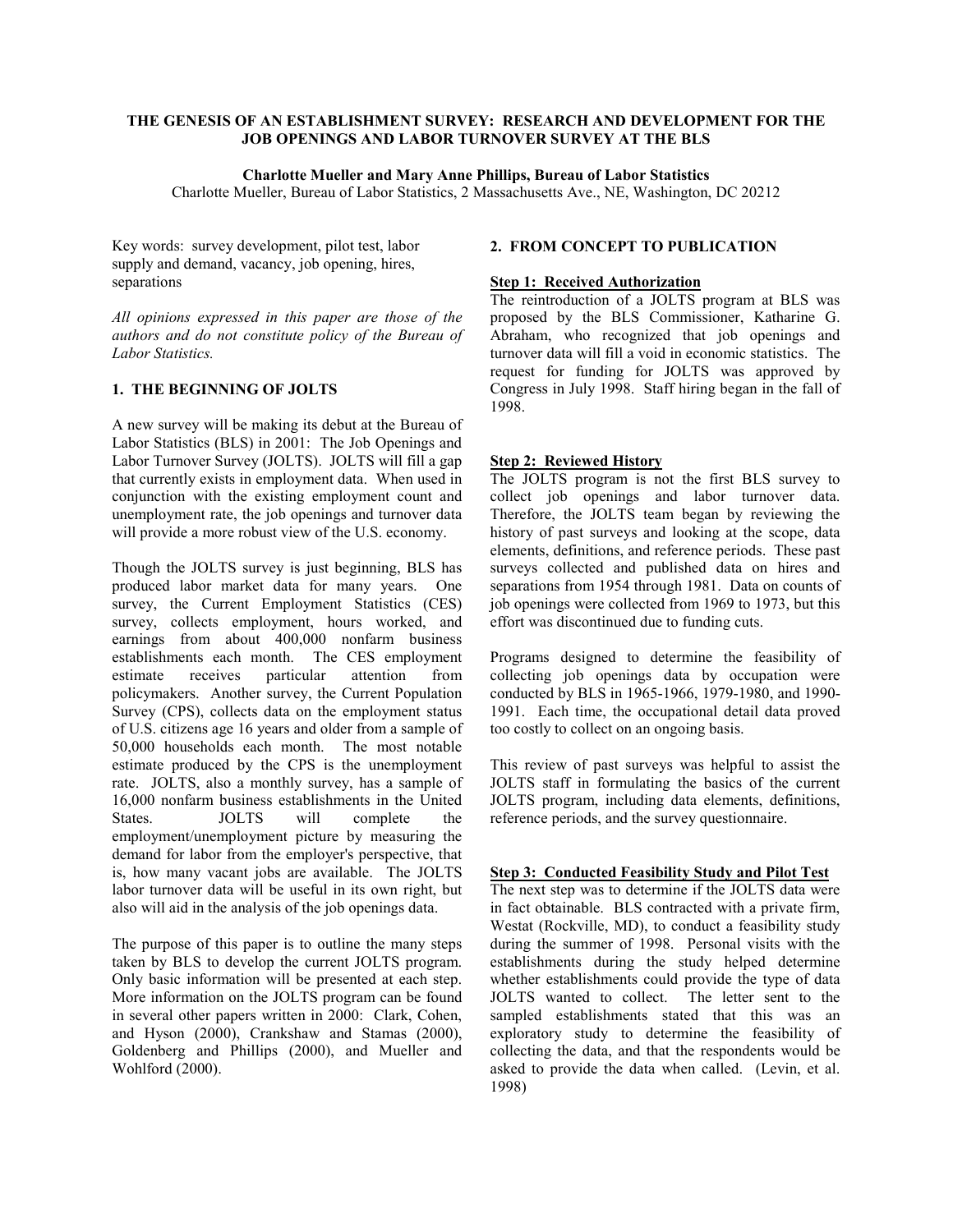Once it was determined the data were available, BLS again contracted with Westat to conduct a one-year pilot test from fall 1998 to fall 1999. The pilot test included 386 establishments of different sizes and industries. The goal of the pilot test was to explore respondents' understanding of the data elements and definitions, to refine the survey questionnaire, and to test whether the JOLTS data could be collected by telephone.

During the pilot test, Westat and BLS staff met regularly to discuss issues that arose. Feedback from the interviewers conducting the phone calls was especially helpful. In response to some of the issues, one or two investigative questions were asked in addition to the basic JOLTS questions for several months. The information obtained from these questions was very helpful. One special question investigated the ease with which establishments could provide a count of job openings based on the  $15<sup>th</sup>$  of the month rather than the last business day. Another question asked for the source of each data element (payroll books, personnel files, internal reports, human resource software, etc.). A follow-up question asked what human resources software the establishment used. Other questions asked about timing for availability of data, payroll frequency, definitions of data elements, and whether respondents had ever provided an estimate rather than actual data.

The findings from this pilot test were invaluable to the development of all aspects of the survey. Overall, this test showed that respondents were willing and able to provide the job openings and turnover data by telephone, and could do so relatively easily once they learned how to collect the data within their establishment. (Levin, et al. 2000)

# **Step 4: Researched Other Data Series**

As the pilot study continued at Westat, here at BLS we investigated other existing data series that collected data similar to JOLTS data. We studied the following series:

*National New Hires Directory:* Congress passed legislation in 1996 that required employers to report all new hires to their state. The states send the data to the national directory of new hires maintained by the Office of Child Support Enforcement at the Department of Health and Human Services (HHS). This undertaking was designed to combat unemployment insurance fraud and to locate parents owing child support. We analyzed the data, tabulated by week by state, looking for monthly and seasonal patterns. Since the system was fairly new when we did this in 1999, state reporting

problems were a constraint, with hires reported in clumps rather than on a smooth flow basis. The JOLTS staff will follow this series since the JOLTS hires count should trend with the HHS new hires count.

*Pennsylvania new hires data:* The Commonwealth of Pennsylvania agreed to provide the JOLTS staff with their new hires data directly, at a summary level with confidential information deleted. These data were particularly useful since the hires were reported and tabulated by date of hire. (The national directory was labeled by the week the state data were processed in the national office, not the actual date of hire.) The Pennsylvania data enabled us to look for patterns in hiring throughout the month and year. We discovered that hires tended to be concentrated on Mondays and the first day of the month. Further analysis will be performed as Pennsylvania provides JOLTS with more data. As with the national new hires series, the JOLTS hires count should trend with the Pennsylvania new hires data.

*Initial UI claims:* As a proxy measure of separations, JOLTS staff looked at initial claims filed for state Unemployment Insurance (UI) benefits, which many former employees seek to provide partial wage replacement. The main drawback to using initial UI claims data as a proxy for separations is that it is an underestimate. There may be a lag between when a person leaves a job and when he files for unemployment benefits because he thinks he can quickly find other work. Or, eligible persons may not apply at all for benefits because they do not plan to return to the workforce, instead choosing other options such as retirement or further schooling.<sup>1</sup> Though initial UI claims is imperfect for comparing against the JOLTS separations count, the two figures should trend together.

*Help-Wanted Advertising Index (HWI):* Produced by The Conference Board, this index measures the change in the number of help-wanted advertisements in 51 major U.S. newspapers, serving as a proxy for the change in job openings. The HWI differs from JOLTS in several ways, including that the HWI does not account for jobs advertised in other ways such as on the Internet or at job fairs. Still, the HWI is expected to trend with the JOLTS job openings count. (Clark, Cohen, and Hyson 2000)

1

<sup>&</sup>lt;sup>1</sup> More information about UI claims can be obtained from the BLS Local Area Unemployment Statistics (LAUS) survey.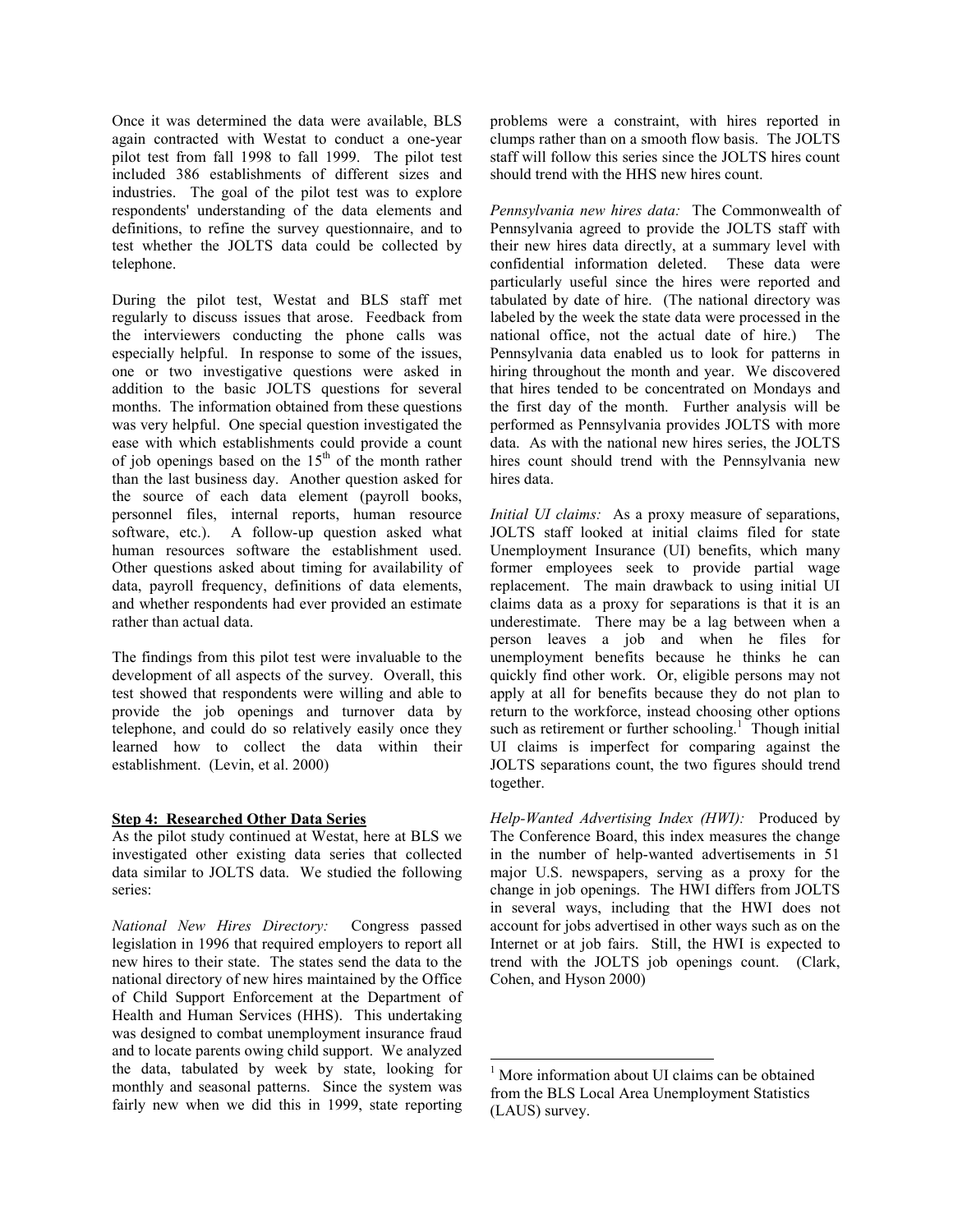*The Job Absence and Turnover Report:* Produced quarterly by the Bureau of National Affairs, this series measures permanent separations, whether voluntary or involuntary. The sample size varies monthly. Again, this figure is expected to trend with the JOLTS separations rate.

# **Step 5: Debated the Fundamentals**

As the JOLTS staff read background material, researched other data series, and analyzed pilot test results, we debated the fundamental aspects of the JOLTS survey. Should the sample unit be the establishment or the UI account? What should the scope be? Will the estimates be published using the Standard Industrial Classification (SIC) system or the North American Industry Classification System (NAICS)? Should hires and separations be broken out? If so, how? What are the exact definitions of the data elements? What should the reference period be for each data element?

To more fully answer these questions, we studied additional sources, including:

*Other current BLS surveys:* CES and CPS. See Section 1 above.

*Previous BLS JOLTS-type surveys:* See Section 2, Step 2 above.

*Other data series*: See Section 2, Step 4 above.

*Respondent debriefings:* BLS JOLTS staff personally visited some respondents from the Westat pilot test sample to evaluate their understanding of our definitions and their conformation to those definitions, and to get feedback on the updated survey questionnaire. The survey form was updated to reflect the results of these helpful debriefings. (Goldenberg and Phillips 2000)

*BLS Commissioner Abraham:* Having written her doctoral dissertation on structural/frictional unemployment versus deficient demand in the labor market, the BLS Commissioner is another source of expertise for the JOLTS program. (A later article by the Commissioner, Abraham (1983), discusses some of the topics covered in her dissertation.) During development of the survey, JOLTS staff provided the Commissioner with updates on the progress of the survey, and discussed issues and solutions with her. She provided input and supplied names of other economists to contact.

*Outside economists:* The Commissioner suggested we contact several practicing economists, including research economists and academics. They provided valuable comments on breakouts of hires and separations, definitions, reference periods, and questionnaire design.

After collecting input from all these sources, we solidified the details of the JOLTS program, the results of which are presented below in Section 3.

## **Step 6: Designed the Questionnaire**

JOLTS staff designed and redesigned the survey questionnaire (data collection form) in a nonlinear process of evaluating, testing, and responding to feedback. This was an on-going process, taking nearly a year. Additional input from the respondent debriefings (discussed above in Step 5) pointed to areas in need of clarification. The end result was three data collection forms: one for education units (SICs 821 and 822), one for temporary help agencies and professional employer organizations (SIC 7363), and another for all other units. (Goldenberg and Phillips 2000)

### **Step 7: Designed Other Supporting Materials**

During the development process, we created supporting documentation to introduce JOLTS to respondents, the press, and other interested parties:

- •A pamphlet introducing JOLTS to respondents
- •Several letters to the respondents that introduce the survey, emphasize confidentiality of BLS data, and coax hesitant respondents
- •A Frequently Asked Questions (FAQ) pamphlet

•A one-page press piece announcing JOLTS to the media

•Memos announcing JOLTS to the BLS regional and State offices

•A JOLTS page on the BLS web site

Also, a JOLTS enrollment package was designed to send to each new respondent. The package contains the introductory letter, the introductory pamphlet, a data collection form, and the FAQ brochure.

# **Step 8: Began Data Collection**

JOLTS data collection began in April 2000 at the BLS data collection center in Atlanta, Georgia. Collection is by Computer Assisted Telephone Interview (CATI) for the first six months of each sample unit's time in the survey. After six months of CATI reporting, the respondent is encouraged to report via Touchtone Data Entry (TDE). As the data have been collected, preliminary estimates have been run, the data analyzed, and mock press releases written. No data, however, will be released until 2001.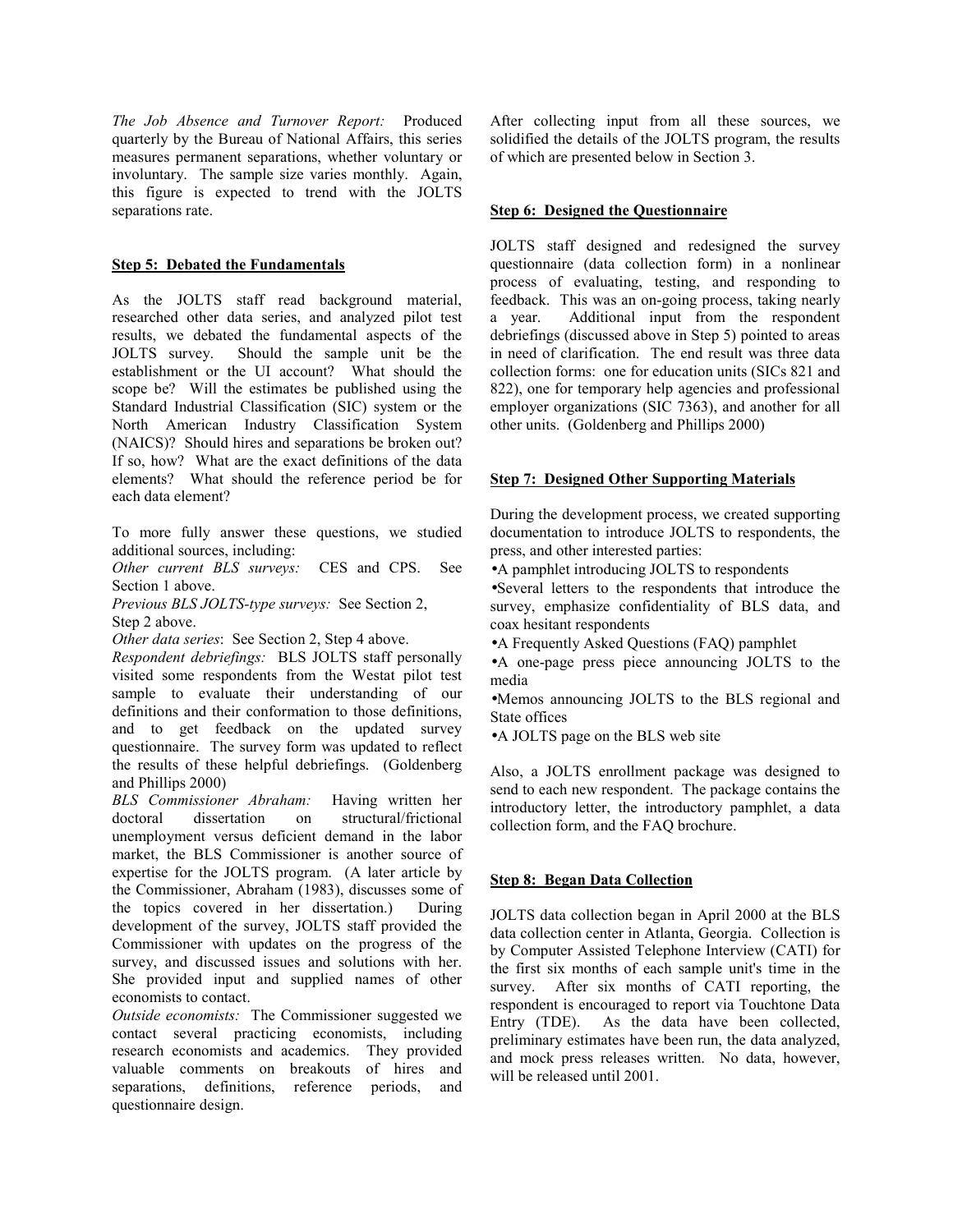## **Other Important Tasks**

There are many other steps in creating a new survey, but discussion of those is beyond the scope of this paper. They include: creating a data collection center; developing computer systems and data collection software; and statistical issues such as sample design, sample selection, and estimation. These topics are covered in other papers presented at the August 2000 Joint Statistical Meetings: Crankshaw and Stamas (2000), and Mueller and Wohlford (2000).

# **3. JOLTS: THE EXPERIMENTAL SERIES**

After all the above steps, the JOLTS product for the experimental series was finalized. For the first two years of publication, JOLTS is classified as an experimental series, during which time each aspect of the survey will be evaluated, and any needed changes will be made. The final product for the experimental series is detailed below.

#### **Scope:**

The geographic scope is all 50 states plus the District of Columbia. Establishments of all employment sizes covering all nonfarm industries are represented. All ownership types are also represented: private; and Federal, State, and local government.

#### **Survey forms:**

As discussed above, JOLTS created three separate data collection forms. The first is the basic form, which will be used by most establishments. A second form is for education units which have special issues with teacher contracts, substitute teachers, sabbaticals, and other considerations. A third form is directed at the practices of temporary help agencies and professional employer organizations.

#### **Data elements:**

JOLTS collects the employment, and the number of Job Openings, Hires, and Separations. The separations data is further broken out into Quits, Layoffs and Discharges, and Other Separations. The added respondent burden to break out hires data into new hires, rehires, and recalls seemed to outweigh the benefits.

#### **Definitions and reference periods:**

All data elements, their definitions, and their reference periods are carefully described in detail on the back of the data collection forms, and summarized on the front of the forms where respondents are urged to record their data. Below is a summary of the data element definitions and reference periods.

*Employment:* In keeping with government standards, employment is collected for the pay period that includes the  $12^{th}$  of the month. JOLTS will count all employees including part-time, full-time, seasonal, etc., who worked any time during the pay period, or who were on paid leave any time during the pay period.

*Job Openings:* Job openings are collected as of the last business day of the month, as defined by the establishment itself. A job is considered open if it meets three criteria: (1) the job exists and work is available, (2) the establishment is actively recruiting to fill the job, and (3) the work could start within 30 days, regardless of whether or not a suitable candidate can be found in that time.

*Hires:* Hires are collected for the entire month. Hires include new hires, rehires, and recalls from layoffs lasting more than seven days.

*Separations:* Separations are collected for the entire month. Separations are broken out into Quits, Layoffs and Discharges, and Other Separations, each of which is carefully defined on the back of the form. The three categories cover all types of separations including voluntary, involuntary, and miscellaneous separations such as death, retirement, and permanent disability.

### **Data collection:**

JOLTS data are collected at the BLS data collection center in Atlanta using CATI and TDE. Alternate reporting methods include fax, mail, and permanent CATI. Most units remain in the sample for 18 months. (Mueller and Wohlford 2000)

## **Estimation and publication:**

Starting in 2001, JOLTS will publish an experimental series of levels and rates for Job Openings, Hires, Quits, Layoffs and Discharges, Other Separations, and Total Separations. Estimates will be published at the aggregate national level, with private industry broken out into nine combined NAICS sectors. Government will be published at the national level, and Federal Government will be broken out from State and local government. Estimates also will be published for four Census regions. (Crankshaw and Stamas 2000; Mueller and Wohlford 2000)

#### **4. WHAT'S NEXT FOR JOLTS?**

Through the remainder of 2000, JOLTS staff will continue producing estimates, analyzing data, and writing mock press releases as more months of data are collected. During the survey's two-year experimental series designation, JOLTS staff will continue enrolling